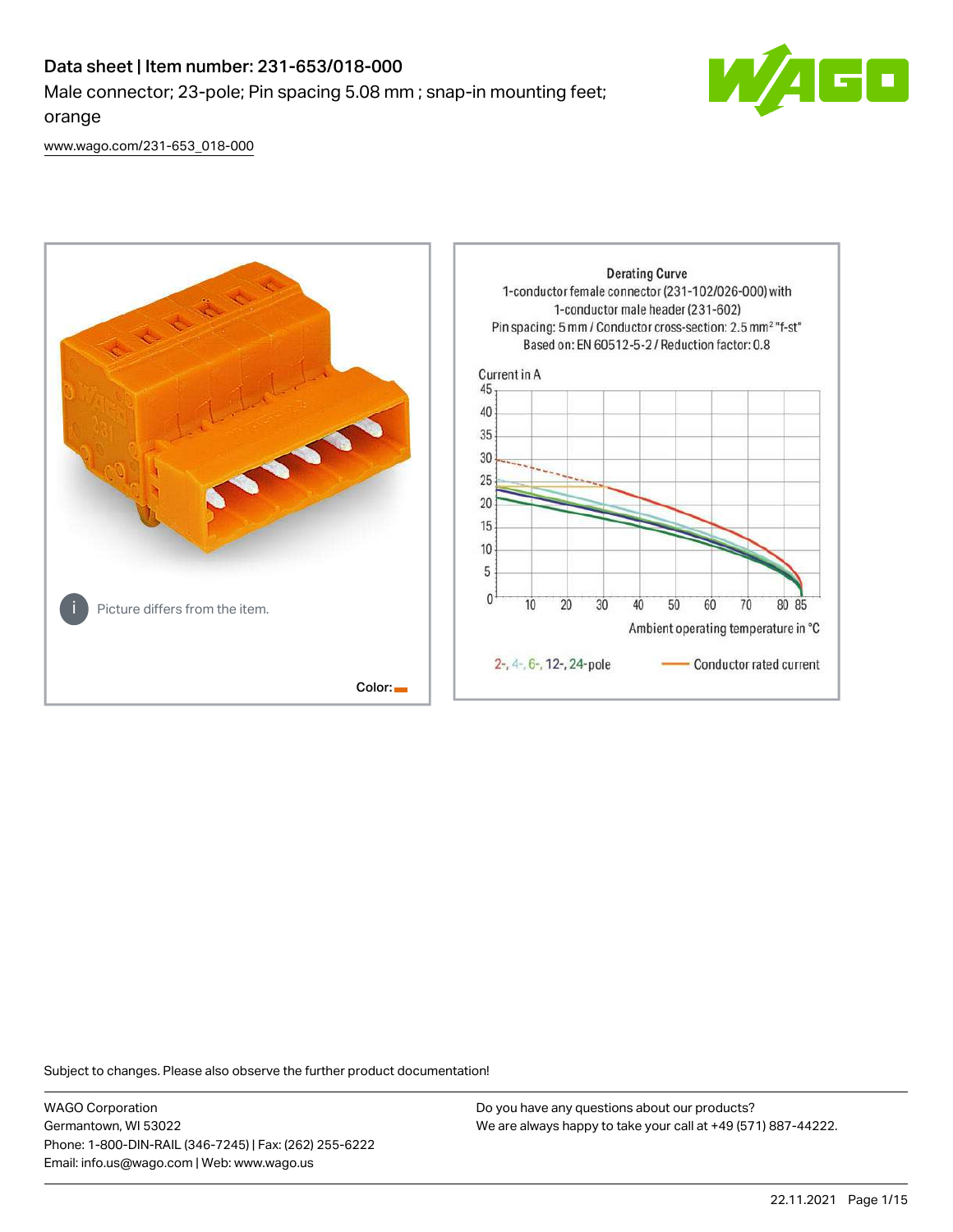



```
L = (pole no. -1) x pin spacing +8.2 mm
```
 $L_1 = L - 1.7$  mm

 $L_2 = L - 1.2$  mm

#### Item description

- $\blacksquare$ Universal connection for all conductor types
- Easy cable pre-assembly and on-unit wiring via vertical and horizontal CAGE CLAMP<sup>®</sup> actuation  $\blacksquare$
- $\blacksquare$ For wire-to-wire and board-to-wire connections
- $\blacksquare$ Versions available with snap-in mounting feet or flanges for panel or through-panel mounting

Subject to changes. Please also observe the further product documentation!

WAGO Corporation Germantown, WI 53022 Phone: 1-800-DIN-RAIL (346-7245) | Fax: (262) 255-6222 Email: info.us@wago.com | Web: www.wago.us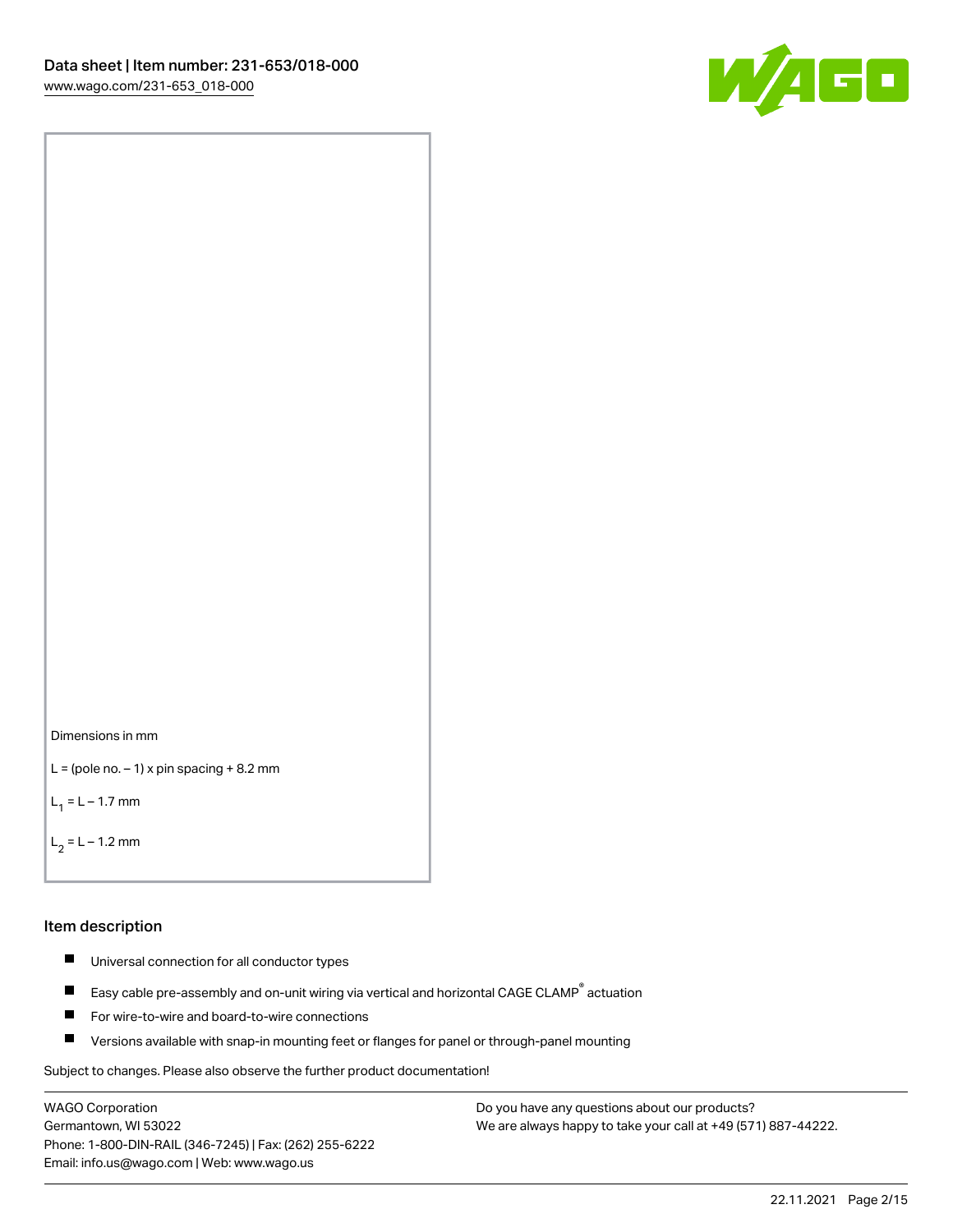W/AGO

 $\blacksquare$ With coding fingers

#### Data Notes

| Safety information 1 | The <i>MCS - MULTI CONNECTION SYSTEM</i> includes connectors<br>without breaking capacity in accordance with DIN EN 61984. When<br>used as intended, these connectors must not be connected<br>/disconnected when live or under load. The circuit design should<br>ensure header pins, which can be touched, are not live when<br>unmated. |
|----------------------|--------------------------------------------------------------------------------------------------------------------------------------------------------------------------------------------------------------------------------------------------------------------------------------------------------------------------------------------|
| Variants:            | Other pole numbers<br>Gold-plated or partially gold-plated contact surfaces<br>Other versions (or variants) can be requested from WAGO Sales or<br>configured at https://configurator.wago.com/                                                                                                                                            |

# Electrical data

# IEC Approvals

| Ratings per                 | IEC/EN 60664-1                                                       |
|-----------------------------|----------------------------------------------------------------------|
| Rated voltage (III / 3)     | 320 V                                                                |
| Rated surge voltage (III/3) | 4 <sub>k</sub> V                                                     |
| Rated voltage (III/2)       | 320 V                                                                |
| Rated surge voltage (III/2) | 4 <sub>k</sub> V                                                     |
| Nominal voltage (II/2)      | 630 V                                                                |
| Rated surge voltage (II/2)  | 4 <sub>k</sub> V                                                     |
| Rated current               | 12A                                                                  |
| Legend (ratings)            | (III / 2) $\triangleq$ Overvoltage category III / Pollution degree 2 |

# UL Approvals

| Approvals per                  | UL 1059 |
|--------------------------------|---------|
| Rated voltage UL (Use Group B) | 300 V   |
| Rated current UL (Use Group B) | 15 A    |
| Rated voltage UL (Use Group D) | 300 V   |
| Rated current UL (Use Group D) | 10 A    |

# Ratings per UL

| Rated voltage UL 1977 | 600 V |
|-----------------------|-------|
| Rated current UL 1977 | . .   |

| <b>WAGO Corporation</b>                                | Do you have any questions about our products?                 |
|--------------------------------------------------------|---------------------------------------------------------------|
| Germantown. WI 53022                                   | We are always happy to take your call at +49 (571) 887-44222. |
| Phone: 1-800-DIN-RAIL (346-7245)   Fax: (262) 255-6222 |                                                               |
| Email: info.us@wago.com   Web: www.wago.us             |                                                               |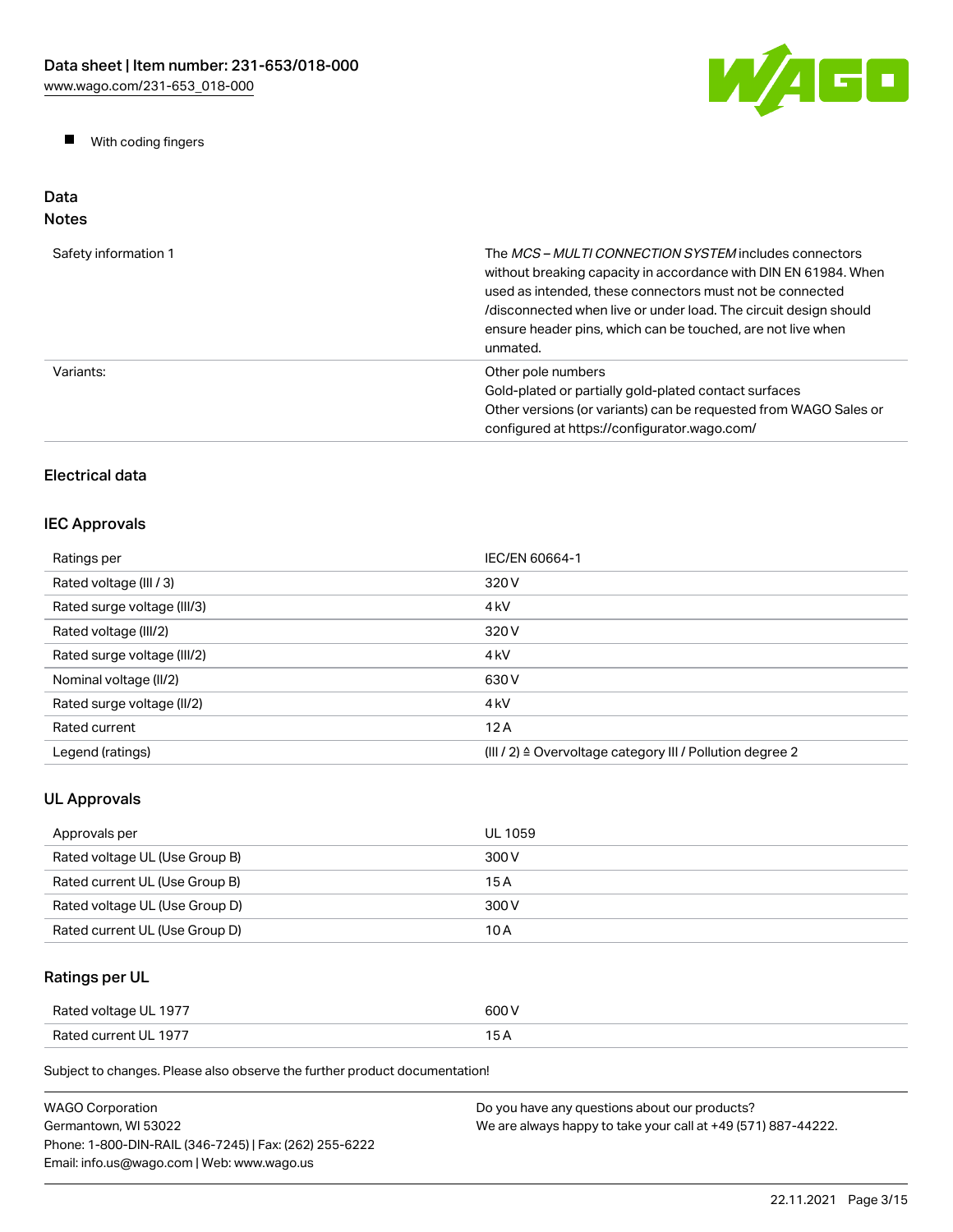

### CSA Approvals

| Approvals per                   | CSA   |
|---------------------------------|-------|
| Rated voltage CSA (Use Group B) | 300 V |
| Rated current CSA (Use Group B) | 15A   |
| Rated voltage CSA (Use Group D) | 300 V |
| Rated current CSA (Use Group D) | 10 A  |

#### Connection data

| Total number of connection points | 23 |
|-----------------------------------|----|
| Total number of potentials        | 23 |
| Number of connection types        |    |
| Number of levels                  |    |

#### Connection 1

| Connection technology                             | CAGE CLAMP <sup>®</sup>                |
|---------------------------------------------------|----------------------------------------|
| Actuation type                                    | Operating tool                         |
| Solid conductor                                   | $0.082.5$ mm <sup>2</sup> / 28  12 AWG |
| Fine-stranded conductor                           | $0.082.5$ mm <sup>2</sup> / 28  12 AWG |
| Fine-stranded conductor; with insulated ferrule   | $0.251.5$ mm <sup>2</sup>              |
| Fine-stranded conductor; with uninsulated ferrule | $0.252.5$ mm <sup>2</sup>              |
| Strip length                                      | $89$ mm / 0.31  0.35 inch              |
| Number of poles                                   | 23                                     |
| Conductor entry direction to mating direction     | 0°                                     |

#### Physical data

| Pin spacing             | 5.08 mm / 0.2 inch     |
|-------------------------|------------------------|
| Width                   | 120.04 mm / 4.726 inch |
| Height                  | 18.8 mm / 0.74 inch    |
| Height from the surface | 14.3 mm / 0.563 inch   |
| Depth                   | 27.5 mm / 1.083 inch   |

# Mechanical data

| Housing sheet thickness | $0.6$ 1.2 mm / 0.024 $$ 0.047 inch |
|-------------------------|------------------------------------|
| Mounting type           | Snap-in foot                       |
| Mounting type           | Panel mounting                     |

| <b>WAGO Corporation</b>                                | Do you have any questions about our products?                 |
|--------------------------------------------------------|---------------------------------------------------------------|
| Germantown, WI 53022                                   | We are always happy to take your call at +49 (571) 887-44222. |
| Phone: 1-800-DIN-RAIL (346-7245)   Fax: (262) 255-6222 |                                                               |
| Email: info.us@wago.com   Web: www.wago.us             |                                                               |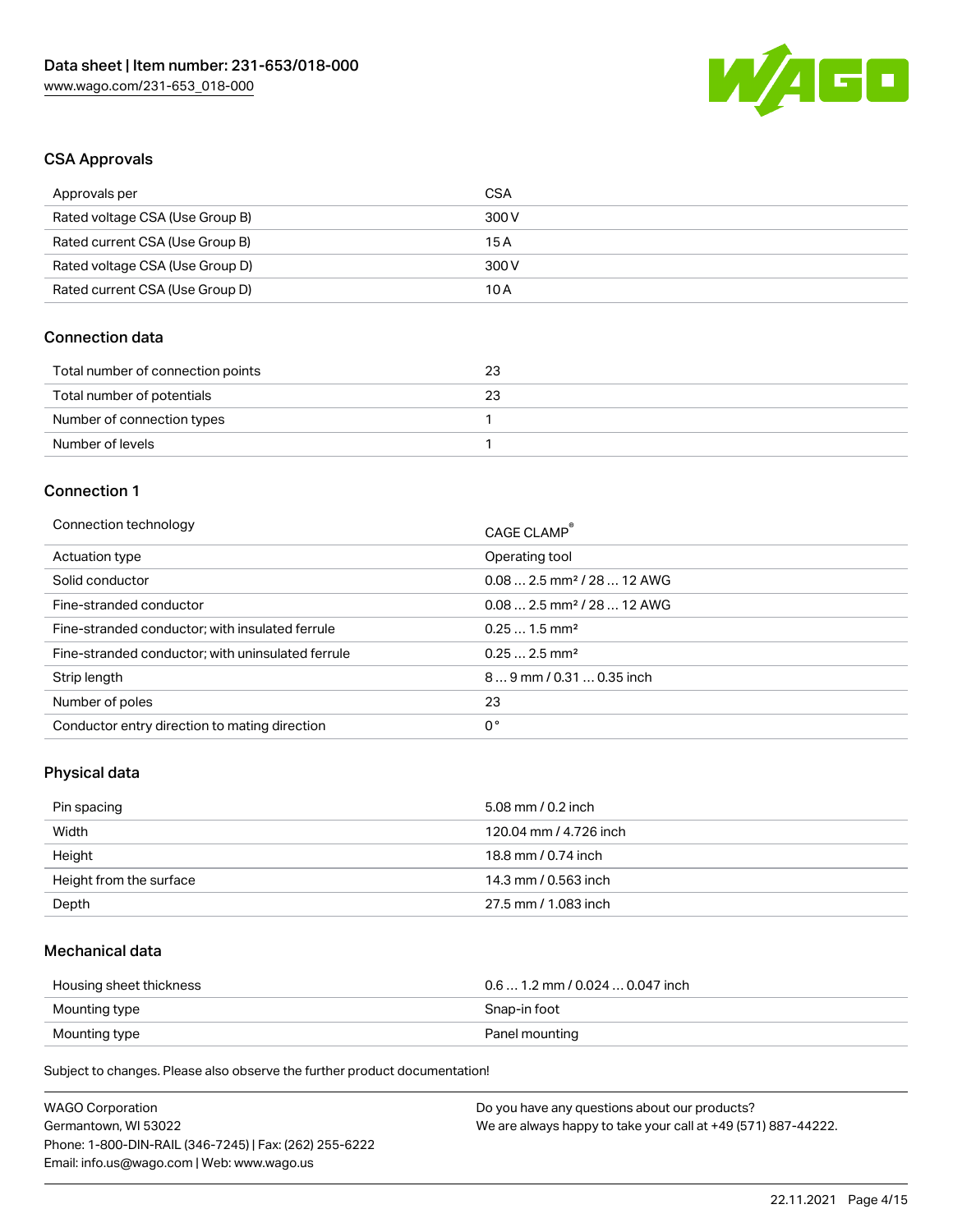

#### Plug-in connection

| Contact type (pluggable connector) | Male connector/plug |
|------------------------------------|---------------------|
| Connector (connection type)        | for conductor       |
| Mismating protection               | No                  |
| Locking of plug-in connection      | Without             |

# Material data

| Color                       | orange                                |
|-----------------------------|---------------------------------------|
| Material group              |                                       |
| Insulation material         | Polyamide (PA66)                      |
| Flammability class per UL94 | V0                                    |
| Clamping spring material    | Chrome nickel spring steel (CrNi)     |
| Contact material            | Electrolytic copper $(E_{\text{Cl}})$ |
| Contact plating             | tin-plated                            |
| Fire load                   | 0.574 MJ                              |
| Weight                      | 33.8g                                 |

#### Environmental requirements

| Limit temperature range | -60  +100 °C |  |
|-------------------------|--------------|--|
|-------------------------|--------------|--|

# Commercial data

| Product Group         | 3 (Multi Conn. System) |
|-----------------------|------------------------|
| PU (SPU)              | 10 Stück               |
| Packaging type        | box                    |
| Country of origin     | DE                     |
| <b>GTIN</b>           | 4044918261319          |
| Customs tariff number | 8536694040             |

#### Approvals / Certificates

## Country specific Approvals

|      |                          |                                 | Certificate |
|------|--------------------------|---------------------------------|-------------|
| Logo | Approval                 | <b>Additional Approval Text</b> | name        |
|      | CВ                       | IEC 61984                       | NL-39756    |
|      | DEKRA Certification B.V. |                                 |             |
|      | <b>CSA</b>               | C <sub>22.2</sub>               | 1466354     |
|      | DEKRA Certification B.V. |                                 |             |

| <b>WAGO Corporation</b>                                | Do you have any questions about our products?                 |
|--------------------------------------------------------|---------------------------------------------------------------|
| Germantown, WI 53022                                   | We are always happy to take your call at +49 (571) 887-44222. |
| Phone: 1-800-DIN-RAIL (346-7245)   Fax: (262) 255-6222 |                                                               |
| Email: info.us@wago.com   Web: www.wago.us             |                                                               |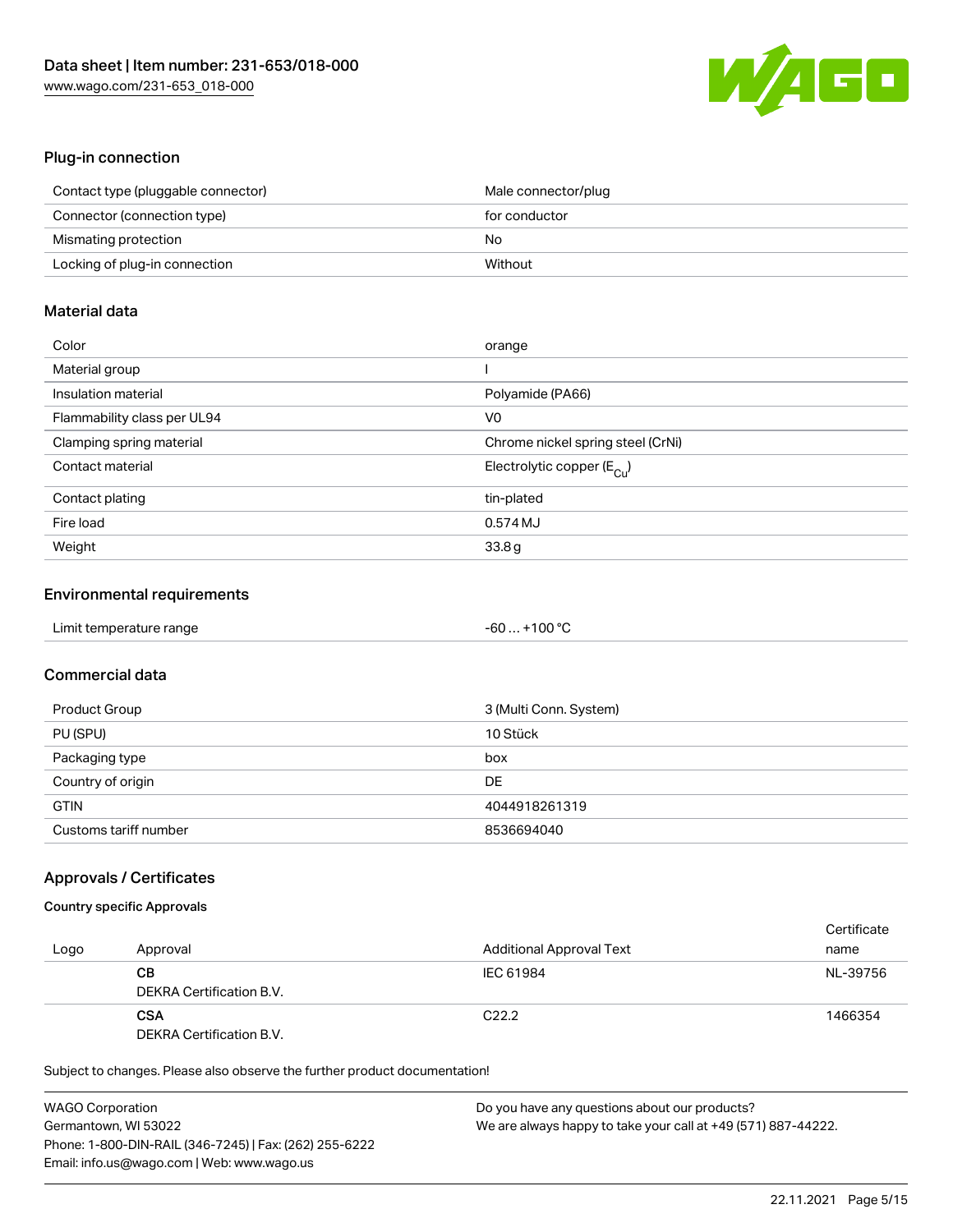



KEMA/KEUR DEKRA Certification B.V.

EN 61984 2190761.01

#### Ship Approvals

KEMA

|               |                                                         |                                 | Certificate                        |
|---------------|---------------------------------------------------------|---------------------------------|------------------------------------|
| Logo          | Approval                                                | <b>Additional Approval Text</b> | name                               |
| ABS.          | <b>ABS</b><br>American Bureau of Shipping               | ۰                               | $19 -$<br>HG1869876-<br><b>PDA</b> |
| <b>BUREAU</b> | BV<br>Bureau Veritas S.A.                               | <b>IEC 60998</b>                | 11915/D0<br><b>BV</b>              |
|               | <b>DNV GL</b><br>Det Norske Veritas, Germanischer Lloyd | ۰                               | TAE000016Z                         |

#### UL-Approvals

|                            |                                             |                                 | Certificate |
|----------------------------|---------------------------------------------|---------------------------------|-------------|
| Logo                       | Approval                                    | <b>Additional Approval Text</b> | name        |
| 8                          | UL<br>UL International Germany GmbH         | <b>UL 1977</b>                  | E45171      |
| $\boldsymbol{\mathcal{F}}$ | <b>UR</b><br>Underwriters Laboratories Inc. | <b>UL 1059</b>                  | E45172      |

# **Counterpart**

| ltem no.231-323/026-000<br>1-conductor female connector; CAGE CLAMP®; 2.5 mm <sup>2</sup> ; Pin spacing 5.08 mm; 23-pole; 2,50 mm <sup>2</sup> ; | www.wago.com/231-323/026-<br>000 |
|--------------------------------------------------------------------------------------------------------------------------------------------------|----------------------------------|
| orange                                                                                                                                           |                                  |

| <b>WAGO Corporation</b>                                | Do you have any questions about our products?                 |
|--------------------------------------------------------|---------------------------------------------------------------|
| Germantown, WI 53022                                   | We are always happy to take your call at +49 (571) 887-44222. |
| Phone: 1-800-DIN-RAIL (346-7245)   Fax: (262) 255-6222 |                                                               |
| Email: info.us@wago.com   Web: www.wago.us             |                                                               |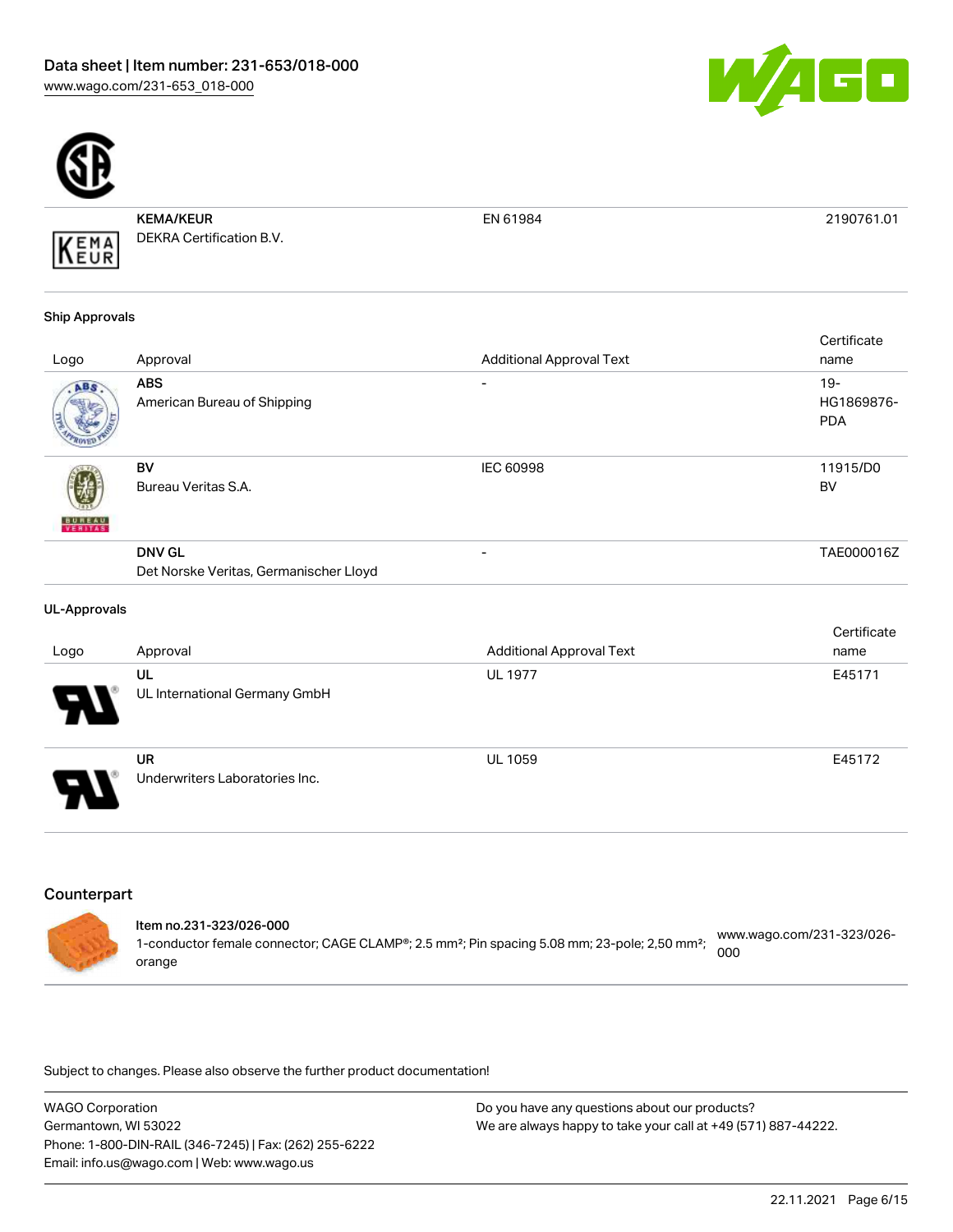

#### Optional accessories

| Tools |                                                                                                                  |                      |  |  |  |
|-------|------------------------------------------------------------------------------------------------------------------|----------------------|--|--|--|
|       | Operating tool                                                                                                   |                      |  |  |  |
|       | Item no.: 209-130<br>Operating tool; suitable for 264, 280 and 281 Series; 1-way; of insulating material; white  | www.wago.com/209-130 |  |  |  |
|       | Item no.: 209-132<br>Operating tool; for connecting comb-style jumper bar; 2-way; of insulating material         | www.wago.com/209-132 |  |  |  |
|       | Item no.: 231-159<br>Operating tool; natural                                                                     | www.wago.com/231-159 |  |  |  |
|       | Item no.: 210-250<br>Operating tool; for MCS MINI & MIDI with CAGE CLAMP® connection; red                        | www.wago.com/210-250 |  |  |  |
|       | Item no.: 231-231<br>Combination operating tool; red                                                             | www.wago.com/231-231 |  |  |  |
|       | Item no.: 210-657<br>Operating tool; Blade: 3.5 x 0.5 mm; with a partially insulated shaft; short; multicoloured | www.wago.com/210-657 |  |  |  |
|       | Item no.: 210-720<br>Operating tool; Blade: 3.5 x 0.5 mm; with a partially insulated shaft; multicoloured        | www.wago.com/210-720 |  |  |  |
|       | Item no.: 231-131<br>Operating tool; made of insulating material; 1-way; loose; white                            | www.wago.com/231-131 |  |  |  |
|       | Item no.: 231-291<br>Operating tool; made of insulating material; 1-way; loose; red                              | www.wago.com/231-291 |  |  |  |
|       | Item no.: 280-432<br>Operating tool; made of insulating material; 2-way; white                                   | www.wago.com/280-432 |  |  |  |
|       | Item no.: 280-434<br>Operating tool; made of insulating material; 4-way                                          | www.wago.com/280-434 |  |  |  |
|       | Item no.: 280-437<br>Operating tool; made of insulating material; 7-way                                          | www.wago.com/280-437 |  |  |  |
|       | Item no.: 280-440<br>Operating tool; made of insulating material; 10-way                                         | www.wago.com/280-440 |  |  |  |
|       | Item no.: 280-435<br>Operating tool; made of insulating material; 5-way; gray                                    | www.wago.com/280-435 |  |  |  |
|       |                                                                                                                  |                      |  |  |  |

Item no.: 280-436

Subject to changes. Please also observe the further product documentation!

WAGO Corporation Germantown, WI 53022 Phone: 1-800-DIN-RAIL (346-7245) | Fax: (262) 255-6222 Email: info.us@wago.com | Web: www.wago.us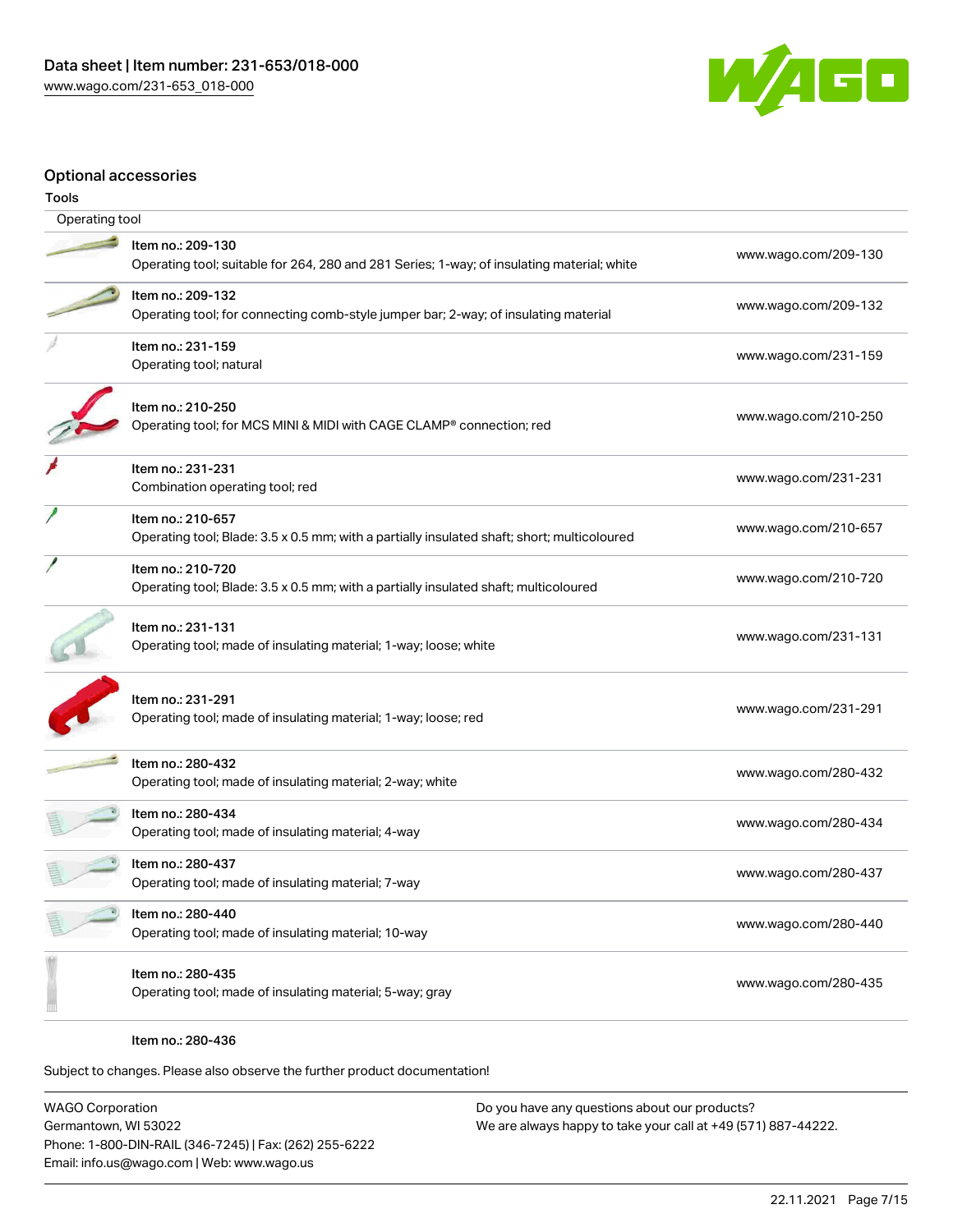# Data sheet | Item number: 231-653/018-000

Email: info.us@wago.com | Web: www.wago.us

[www.wago.com/231-653\\_018-000](http://www.wago.com/231-653_018-000)



|                                                 | Operating tool; made of insulating material; 6-way                                                                     | www.wago.com/280-436                                                                                           |
|-------------------------------------------------|------------------------------------------------------------------------------------------------------------------------|----------------------------------------------------------------------------------------------------------------|
|                                                 | Item no.: 280-438<br>Operating tool; made of insulating material; 8-way                                                | www.wago.com/280-438                                                                                           |
|                                                 | Item no.: 280-433<br>Operating tool; made of insulating material; 3-way                                                | www.wago.com/280-433                                                                                           |
| Mounting                                        |                                                                                                                        |                                                                                                                |
| Mounting accessories                            |                                                                                                                        |                                                                                                                |
|                                                 | Item no.: 209-137<br>Mounting adapter; can be used as end stop; 6.5 mm wide; gray                                      | www.wago.com/209-137                                                                                           |
| Coding                                          |                                                                                                                        |                                                                                                                |
| Coding                                          |                                                                                                                        |                                                                                                                |
|                                                 | Item no.: 231-129<br>Coding key; snap-on type; light gray                                                              | www.wago.com/231-129                                                                                           |
| Jumpers                                         |                                                                                                                        |                                                                                                                |
| Jumper                                          |                                                                                                                        |                                                                                                                |
|                                                 | Item no.: 231-905<br>Jumper; for conductor entry; 5-way; insulated; gray                                               | www.wago.com/231-905                                                                                           |
|                                                 | Item no.: 231-903<br>Jumper; for conductor entry; 3-way; insulated; gray                                               | www.wago.com/231-903                                                                                           |
|                                                 | Item no.: 231-907<br>Jumper; for conductor entry; 7-way; insulated; gray                                               | www.wago.com/231-907                                                                                           |
|                                                 | Item no.: 231-910<br>Jumper; for conductor entry; 10-way; insulated; gray                                              | www.wago.com/231-910                                                                                           |
|                                                 | Item no.: 231-902<br>Jumper; for conductor entry; 2-way; insulated; gray                                               | www.wago.com/231-902                                                                                           |
| Cover                                           |                                                                                                                        |                                                                                                                |
| Cover                                           |                                                                                                                        |                                                                                                                |
| $\alpha \geqslant$                              | <b>N</b> Item no.: 231-669<br>Lockout caps; for covering unused clamping units; orange                                 | www.wago.com/231-669                                                                                           |
| <b>Ferrules</b>                                 |                                                                                                                        |                                                                                                                |
| Ferrule                                         |                                                                                                                        |                                                                                                                |
|                                                 | Item no.: 216-101<br>Ferrule; Sleeve for 0.5 mm <sup>2</sup> / AWG 22; uninsulated; electro-tin plated; silver-colored | www.wago.com/216-101                                                                                           |
|                                                 | Item no.: 216-104<br>Ferrule; Sleeve for 1.5 mm <sup>2</sup> / AWG 16; uninsulated; electro-tin plated; silver-colored | www.wago.com/216-104                                                                                           |
|                                                 | Item no.: 216-106<br>Ferrule; Sleeve for 2.5 mm <sup>2</sup> / AWG 14; uninsulated; electro-tin plated; silver-colored | www.wago.com/216-106                                                                                           |
|                                                 | Subject to changes. Please also observe the further product documentation!                                             |                                                                                                                |
| <b>WAGO Corporation</b><br>Germantown, WI 53022 | Phone: 1-800-DIN-RAIL (346-7245)   Fax: (262) 255-6222                                                                 | Do you have any questions about our products?<br>We are always happy to take your call at +49 (571) 887-44222. |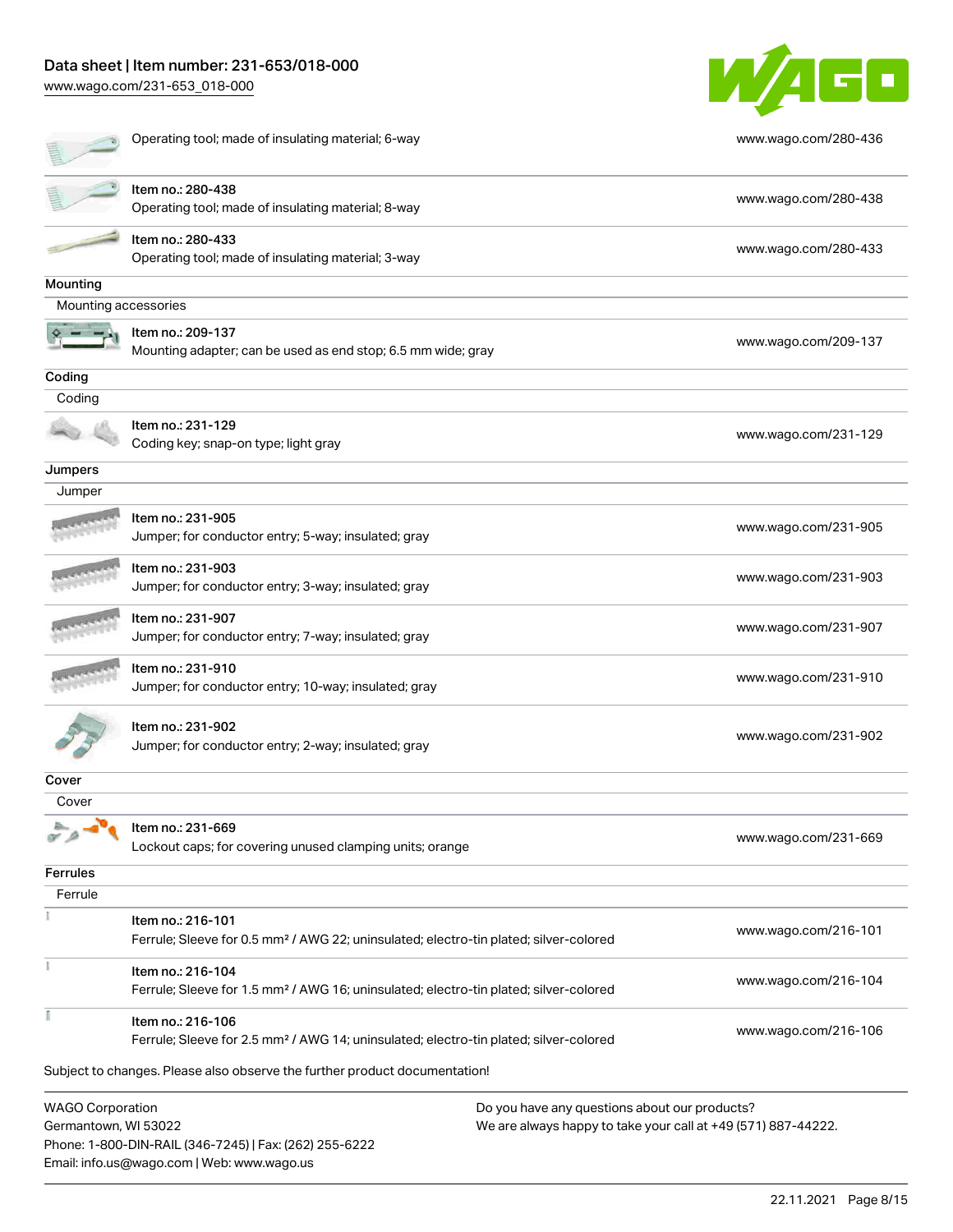# Data sheet | Item number: 231-653/018-000

[www.wago.com/231-653\\_018-000](http://www.wago.com/231-653_018-000)



|              | Item no.: 216-102                                                                                                                                                            |                      |
|--------------|------------------------------------------------------------------------------------------------------------------------------------------------------------------------------|----------------------|
|              | Ferrule; Sleeve for 0.75 mm <sup>2</sup> / AWG 20; uninsulated; electro-tin plated; silver-colored                                                                           | www.wago.com/216-102 |
|              | Item no.: 216-103                                                                                                                                                            |                      |
|              | Ferrule; Sleeve for 1 mm <sup>2</sup> / AWG 18; uninsulated; electro-tin plated                                                                                              | www.wago.com/216-103 |
| $\mathbf{1}$ | Item no.: 216-123                                                                                                                                                            |                      |
|              | Ferrule; Sleeve for 1 mm <sup>2</sup> / AWG 18; uninsulated; electro-tin plated; silver-colored                                                                              | www.wago.com/216-123 |
|              | Item no.: 216-122                                                                                                                                                            |                      |
|              | Ferrule; Sleeve for 0.75 mm <sup>2</sup> / AWG 20; uninsulated; electro-tin plated; silver-colored                                                                           | www.wago.com/216-122 |
| I.           | Item no.: 216-124                                                                                                                                                            |                      |
|              | Ferrule; Sleeve for 1.5 mm <sup>2</sup> / AWG 16; uninsulated; electro-tin plated                                                                                            | www.wago.com/216-124 |
|              | Item no.: 216-142                                                                                                                                                            |                      |
|              | Ferrule; Sleeve for 0.75 mm <sup>2</sup> / 18 AWG; uninsulated; electro-tin plated; electrolytic copper; gastight<br>crimped; acc. to DIN 46228, Part 1/08.92                | www.wago.com/216-142 |
|              | Item no.: 216-132                                                                                                                                                            |                      |
|              | Ferrule; Sleeve for 0.34 mm <sup>2</sup> / AWG 24; uninsulated; electro-tin plated                                                                                           | www.wago.com/216-132 |
|              | Item no.: 216-121                                                                                                                                                            |                      |
|              | Ferrule; Sleeve for 0.5 mm <sup>2</sup> / AWG 22; uninsulated; electro-tin plated; silver-colored                                                                            | www.wago.com/216-121 |
|              | Item no.: 216-143                                                                                                                                                            |                      |
|              | Ferrule; Sleeve for 1 mm <sup>2</sup> / AWG 18; uninsulated; electro-tin plated; electrolytic copper; gastight<br>crimped; acc. to DIN 46228, Part 1/08.92                   | www.wago.com/216-143 |
|              |                                                                                                                                                                              |                      |
|              | Item no.: 216-131<br>Ferrule; Sleeve for 0.25 mm <sup>2</sup> / AWG 24; uninsulated; electro-tin plated; silver-colored                                                      | www.wago.com/216-131 |
|              | Item no.: 216-141                                                                                                                                                            |                      |
|              | Ferrule; Sleeve for 0.5 mm <sup>2</sup> / 20 AWG; uninsulated; electro-tin plated; electrolytic copper; gastight                                                             | www.wago.com/216-141 |
|              | crimped; acc. to DIN 46228, Part 1/08.92                                                                                                                                     |                      |
|              | Item no.: 216-152<br>Ferrule; Sleeve for 0.34 mm <sup>2</sup> / AWG 24; uninsulated; electro-tin plated                                                                      | www.wago.com/216-152 |
|              |                                                                                                                                                                              |                      |
|              | Item no.: 216-203                                                                                                                                                            | www.wago.com/216-203 |
|              | Ferrule; Sleeve for 1 mm <sup>2</sup> / AWG 18; insulated; electro-tin plated; red                                                                                           |                      |
|              | Item no.: 216-202                                                                                                                                                            | www.wago.com/216-202 |
|              | Ferrule; Sleeve for 0.75 mm <sup>2</sup> / 18 AWG; insulated; electro-tin plated; gray                                                                                       |                      |
| ı            | Item no.: 216-151                                                                                                                                                            | www.wago.com/216-151 |
|              | Ferrule; Sleeve for 0.25 mm <sup>2</sup> / AWG 24; uninsulated; electro-tin plated                                                                                           |                      |
| 1            | Item no.: 216-204                                                                                                                                                            |                      |
|              | Ferrule; Sleeve for 1.5 mm <sup>2</sup> / AWG 16; insulated; electro-tin plated; black                                                                                       | www.wago.com/216-204 |
|              | Item no.: 216-144                                                                                                                                                            |                      |
|              | Ferrule; Sleeve for 1.5 mm <sup>2</sup> / AWG 16; uninsulated; electro-tin plated; electrolytic copper; gastight<br>crimped; acc. to DIN 46228, Part 1/08.92; silver-colored | www.wago.com/216-144 |
|              | Item no.: 216-201                                                                                                                                                            |                      |
|              |                                                                                                                                                                              |                      |

Subject to changes. Please also observe the further product documentation!

WAGO Corporation Germantown, WI 53022 Phone: 1-800-DIN-RAIL (346-7245) | Fax: (262) 255-6222 Email: info.us@wago.com | Web: www.wago.us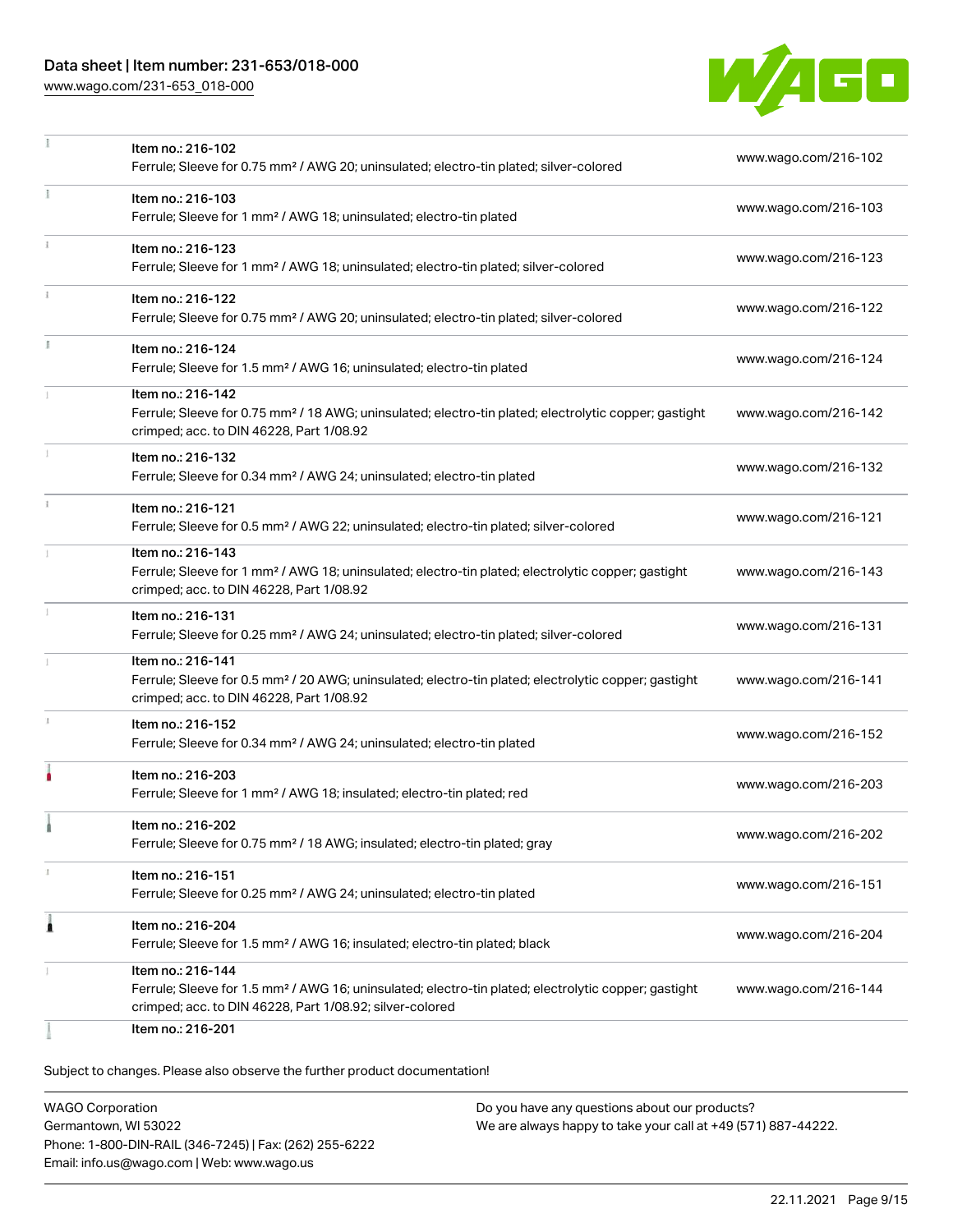

Ferrule; Sleeve for 0.5 mm² / 20 AWG; insulated; electro-tin plated; white [www.wago.com/216-201](http://www.wago.com/216-201)

|                     | Item no.: 216-223<br>Ferrule; Sleeve for 1 mm <sup>2</sup> / AWG 18; insulated; electro-tin plated; red                                                                                                 | www.wago.com/216-223 |
|---------------------|---------------------------------------------------------------------------------------------------------------------------------------------------------------------------------------------------------|----------------------|
|                     | Item no.: 216-241<br>Ferrule; Sleeve for 0.5 mm <sup>2</sup> / 20 AWG; insulated; electro-tin plated; electrolytic copper; gastight<br>crimped; acc. to DIN 46228, Part 4/09.90; white                  | www.wago.com/216-241 |
|                     | Item no.: 216-242<br>Ferrule; Sleeve for 0.75 mm <sup>2</sup> / 18 AWG; insulated; electro-tin plated; electrolytic copper; gastight<br>crimped; acc. to DIN 46228, Part 4/09.90; gray                  | www.wago.com/216-242 |
|                     | Item no.: 216-222<br>Ferrule; Sleeve for 0.75 mm <sup>2</sup> / 18 AWG; insulated; electro-tin plated; gray                                                                                             | www.wago.com/216-222 |
|                     | Item no.: 216-221<br>Ferrule; Sleeve for 0.5 mm <sup>2</sup> / 20 AWG; insulated; electro-tin plated; white                                                                                             | www.wago.com/216-221 |
| 1                   | Item no.: 216-224<br>Ferrule; Sleeve for 1.5 mm <sup>2</sup> / AWG 16; insulated; electro-tin plated; black                                                                                             | www.wago.com/216-224 |
|                     | Item no.: 216-243<br>Ferrule; Sleeve for 1 mm <sup>2</sup> / AWG 18; insulated; electro-tin plated; electrolytic copper; gastight crimped; www.wago.com/216-243<br>acc. to DIN 46228, Part 4/09.90; red |                      |
| Â                   | Item no.: 216-244<br>Ferrule; Sleeve for 1.5 mm <sup>2</sup> / AWG 16; insulated; electro-tin plated; electrolytic copper; gastight<br>crimped; acc. to DIN 46228, Part 4/09.90; black                  | www.wago.com/216-244 |
|                     | Item no.: 216-263<br>Ferrule; Sleeve for 1 mm <sup>2</sup> / AWG 18; insulated; electro-tin plated; electrolytic copper; gastight crimped; www.wago.com/216-263<br>acc. to DIN 46228, Part 4/09.90; red |                      |
| Â                   | Item no.: 216-264<br>Ferrule; Sleeve for 1.5 mm <sup>2</sup> / AWG 16; insulated; electro-tin plated; electrolytic copper; gastight<br>crimped; acc. to DIN 46228, Part 4/09.90; black                  | www.wago.com/216-264 |
| ٨                   | Item no.: 216-284<br>Ferrule; Sleeve for 1.5 mm <sup>2</sup> / AWG 16; insulated; electro-tin plated; electrolytic copper; gastight<br>crimped; acc. to DIN 46228, Part 4/09.90; black                  | www.wago.com/216-284 |
|                     | Item no.: 216-262<br>Ferrule; Sleeve for 0.75 mm <sup>2</sup> / 18 AWG; insulated; electro-tin plated; electrolytic copper; gastight<br>crimped; acc. to DIN 46228, Part 4/09.90; gray                  | www.wago.com/216-262 |
|                     | Item no.: 216-301<br>Ferrule; Sleeve for 0.25 mm <sup>2</sup> / AWG 24; insulated; electro-tin plated; yellow                                                                                           | www.wago.com/216-301 |
|                     | Item no.: 216-321<br>Ferrule; Sleeve for 0.25 mm <sup>2</sup> / AWG 24; insulated; electro-tin plated; yellow                                                                                           | www.wago.com/216-321 |
| ï                   | Item no.: 216-322<br>Ferrule; Sleeve for 0.34 mm <sup>2</sup> / 22 AWG; insulated; electro-tin plated; green                                                                                            | www.wago.com/216-322 |
| ۸                   | Item no.: 216-302<br>Ferrule; Sleeve for 0.34 mm <sup>2</sup> / 22 AWG; insulated; electro-tin plated; light turquoise                                                                                  | www.wago.com/216-302 |
| Marking accessories |                                                                                                                                                                                                         |                      |
|                     | Subject to changes. Please also observe the further product documentation!                                                                                                                              |                      |

WAGO Corporation Germantown, WI 53022 Phone: 1-800-DIN-RAIL (346-7245) | Fax: (262) 255-6222 Email: info.us@wago.com | Web: www.wago.us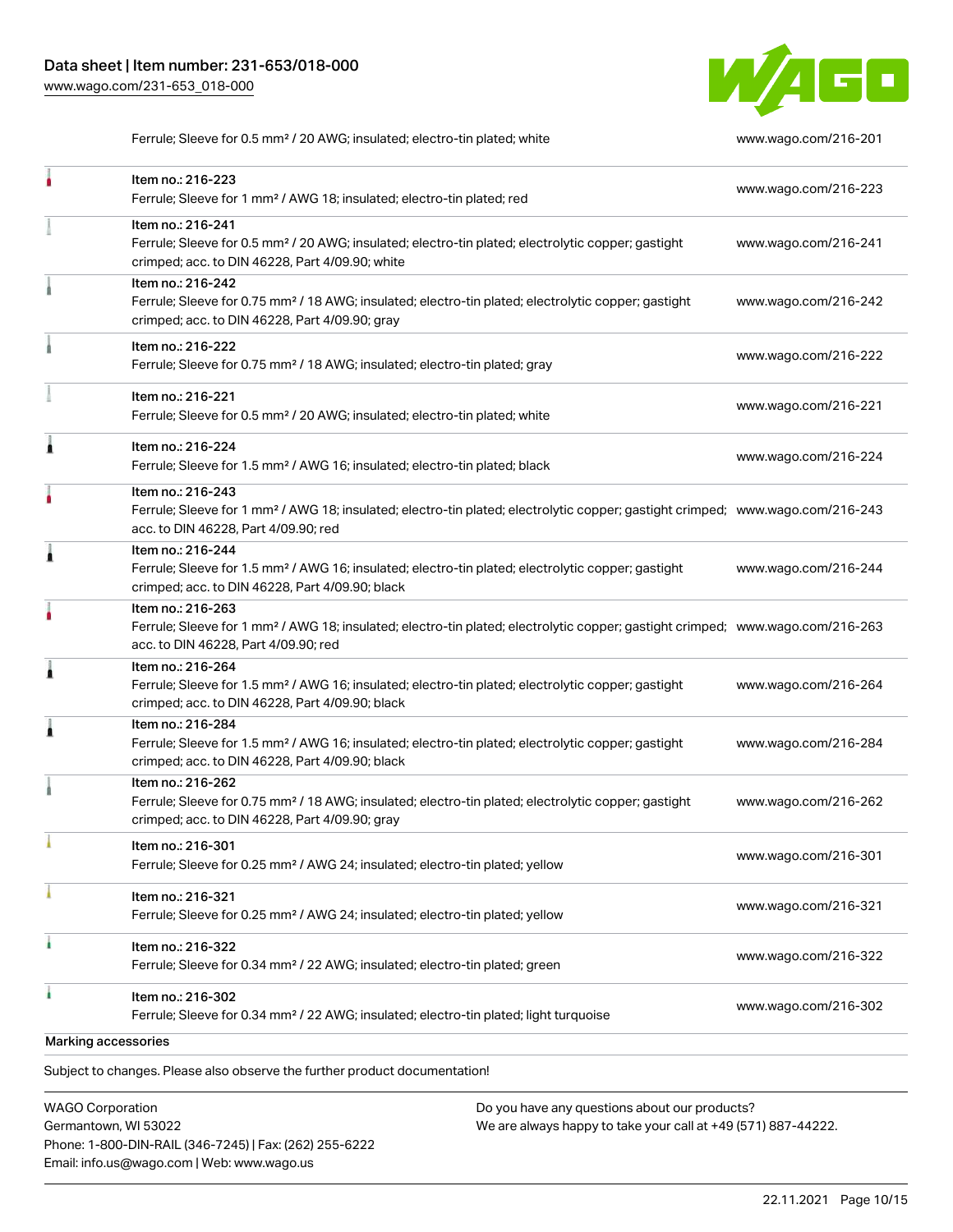[www.wago.com/231-653\\_018-000](http://www.wago.com/231-653_018-000)

Marking strip



|                      | Item no.: 210-331/508-103<br>Marking strips; as a DIN A4 sheet; MARKED; 1-12 (200x); Height of marker strip: 2.3 mm/0.091 in; Strip<br>length 182 mm; Horizontal marking; Self-adhesive; white  | www.wago.com/210-331<br>/508-103 |
|----------------------|-------------------------------------------------------------------------------------------------------------------------------------------------------------------------------------------------|----------------------------------|
|                      | Item no.: 210-331/508-104<br>Marking strips; as a DIN A4 sheet; MARKED; 13-24 (200x); Height of marker strip: 2.3 mm/0.091 in; Strip<br>length 182 mm; Horizontal marking; Self-adhesive; white | www.wago.com/210-331<br>/508-104 |
|                      | Item no.: 210-332/508-202<br>Marking strips; as a DIN A4 sheet; MARKED; 1-16 (160x); Height of marker strip: 3 mm; Strip length 182<br>mm; Horizontal marking; Self-adhesive; white             | www.wago.com/210-332<br>/508-202 |
|                      | Item no.: 210-332/508-204<br>Marking strips; as a DIN A4 sheet; MARKED; 17-32 (160x); Height of marker strip: 3 mm; Strip length<br>182 mm; Horizontal marking; Self-adhesive; white            | www.wago.com/210-332<br>/508-204 |
|                      | Item no.: 210-332/508-206<br>Marking strips; as a DIN A4 sheet; MARKED; 33-48 (160x); Height of marker strip: 3 mm; Strip length<br>182 mm; Horizontal marking; Self-adhesive; white            | www.wago.com/210-332<br>/508-206 |
|                      | Item no.: 210-332/508-205<br>Marking strips; as a DIN A4 sheet; MARKED; 1-32 (80x); Height of marker strip: 3 mm; Strip length 182<br>mm; Horizontal marking; Self-adhesive; white              | www.wago.com/210-332<br>/508-205 |
| nsulations stops     |                                                                                                                                                                                                 |                                  |
| Insulation stop      |                                                                                                                                                                                                 |                                  |
| Lecce                | Item no.: 231-672<br>Insulation stop; 0.75 - 1 mm <sup>2</sup> ; dark gray                                                                                                                      | www.wago.com/231-672             |
| Leece                | Item no.: 231-670<br>Insulation stop; 0.08-0.2 mm <sup>2</sup> / 0.2 mm <sup>2</sup> "s"; white                                                                                                 | www.wago.com/231-670             |
| LEEE                 | Item no.: 231-671<br>Insulation stop; 0.25 - 0.5 mm <sup>2</sup> ; light gray                                                                                                                   | www.wago.com/231-671             |
| Mounting adapter     |                                                                                                                                                                                                 |                                  |
| Mounting accessories |                                                                                                                                                                                                 |                                  |
|                      | Item no.: 209-148<br>Multi mounting adapter; for DIN-35 rail; 25 mm wide; gray                                                                                                                  | www.wago.com/209-148             |

Subject to changes. Please also observe the further product documentation!

WAGO Corporation Germantown, WI 53022 Phone: 1-800-DIN-RAIL (346-7245) | Fax: (262) 255-6222 Email: info.us@wago.com | Web: www.wago.us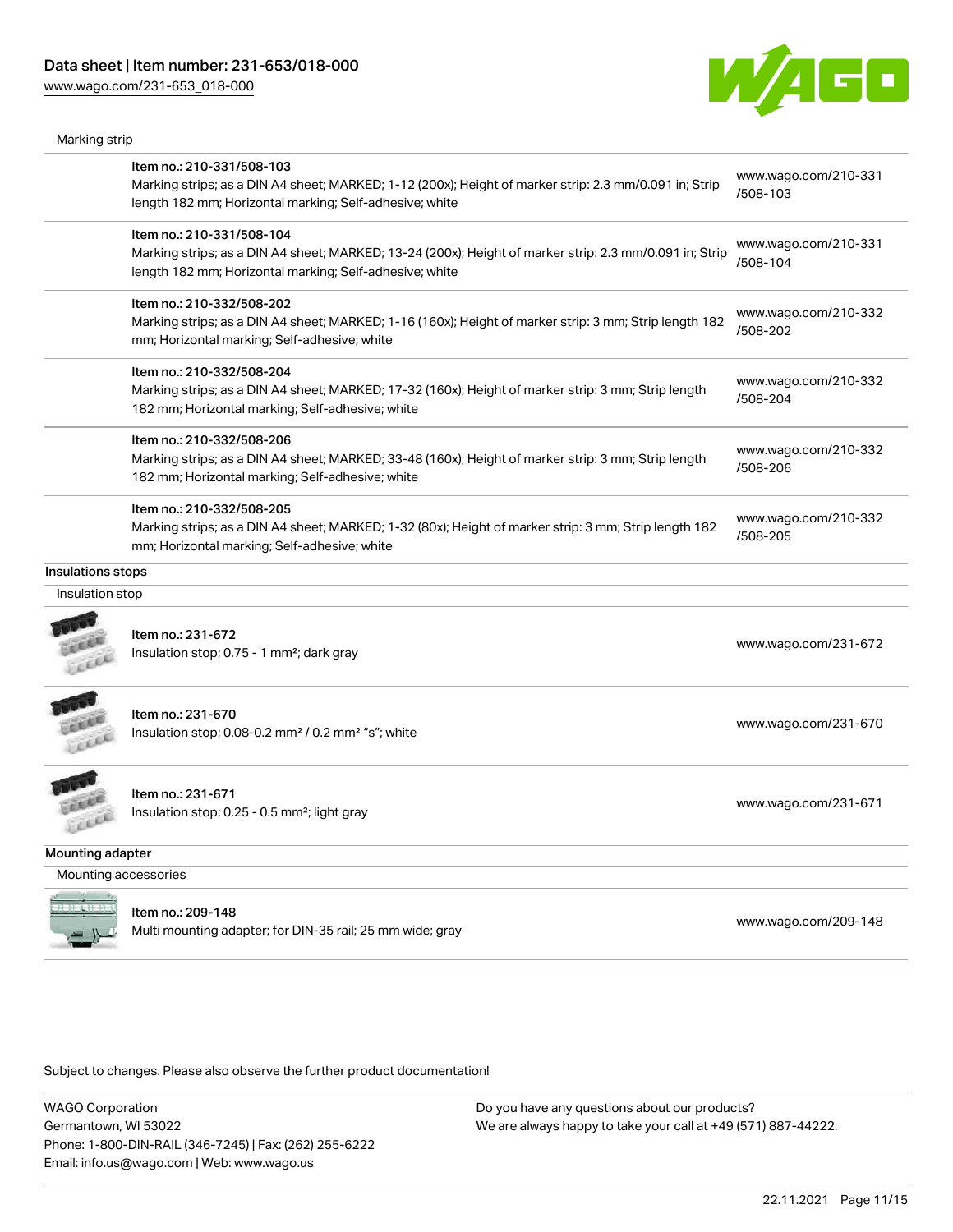

# Downloads Documentation

| <b>Additional Information</b>                                                                                                                        |            |               |          |
|------------------------------------------------------------------------------------------------------------------------------------------------------|------------|---------------|----------|
| Technical explanations                                                                                                                               | 2019 Apr 3 | pdf<br>2.0 MB | Download |
|                                                                                                                                                      |            |               |          |
| <b>CAD files</b>                                                                                                                                     |            |               |          |
| <b>CAE</b> data                                                                                                                                      |            |               |          |
| EPLAN Data Portal 231-653/018-000                                                                                                                    |            | <b>URL</b>    | Download |
| ZUKEN Portal 231-653/018-000                                                                                                                         |            | <b>URL</b>    | Download |
| EPLAN Data Portal 231-653/018-000                                                                                                                    |            | <b>URL</b>    | Download |
| CAD data                                                                                                                                             |            |               |          |
| 2D/3D Models 231-653/018-000                                                                                                                         |            | <b>URL</b>    | Download |
| <b>Environmental Product Compliance</b>                                                                                                              |            |               |          |
| <b>Compliance Search</b>                                                                                                                             |            |               |          |
| Environmental Product Compliance 231-653/018-000                                                                                                     |            | URL           | Download |
| 1-conductor male connector; CAGE CLAMP®; 2.5 mm <sup>2</sup> ; Pin spacing 5.08 mm; 23-pole;<br>Snap-in mounting feet; 2,50 mm <sup>2</sup> ; orange |            |               |          |

# Installation Notes

Subject to changes. Please also observe the further product documentation!

WAGO Corporation Germantown, WI 53022 Phone: 1-800-DIN-RAIL (346-7245) | Fax: (262) 255-6222 Email: info.us@wago.com | Web: www.wago.us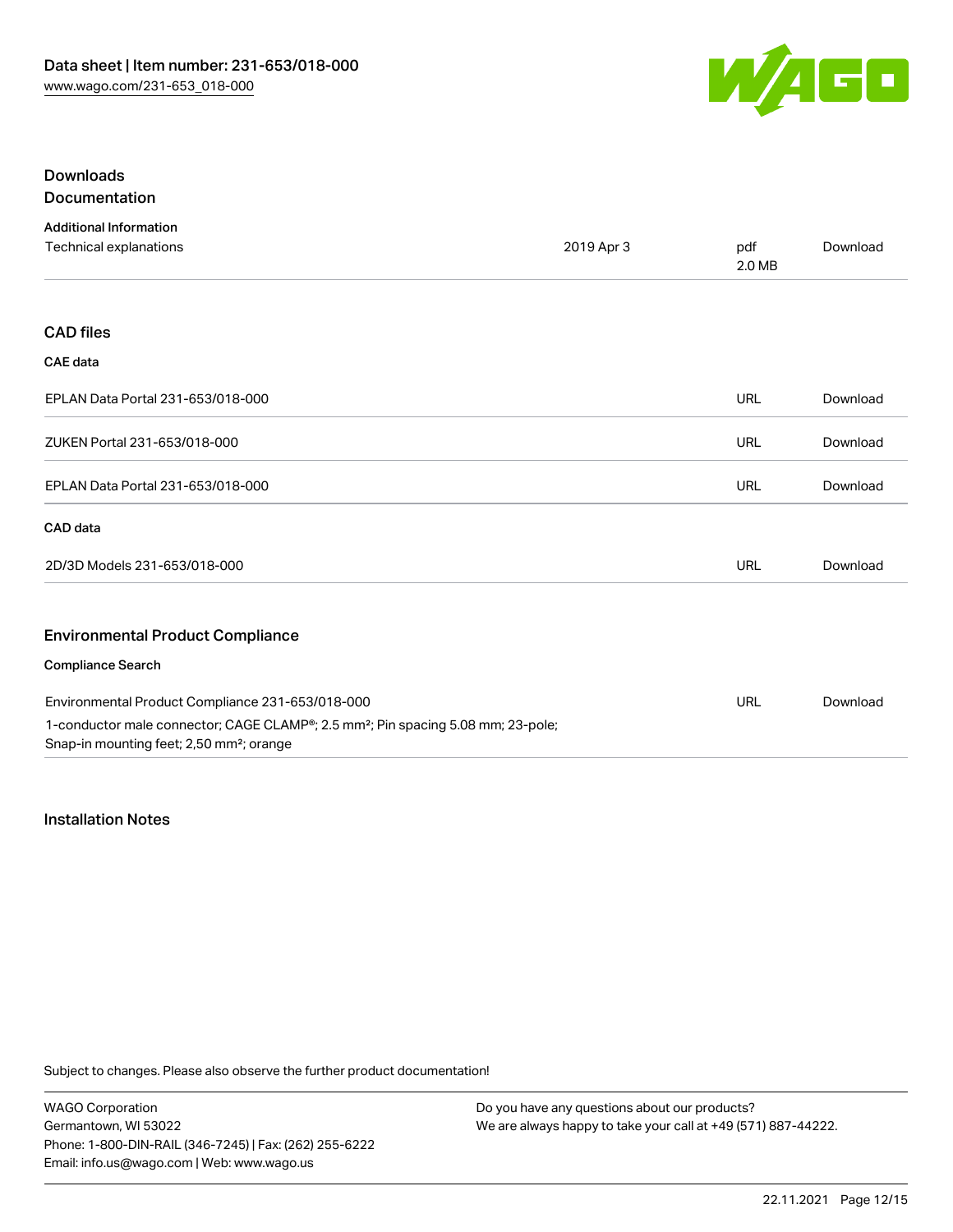



Inserting a conductor via 3.5 mm screwdriver – CAGE CLAMP® actuation parallel to conductor entry.



Inserting a conductor via 3.5 mm screwdriver – CAGE CLAMP® actuation perpendicular to conductor entry.



Inserting a conductor into CAGE CLAMP® unit via operating lever (231-291).



Inserting a conductor via operating tool.

#### Coding



Coding a male header – fitting coding key(s).

Subject to changes. Please also observe the further product documentation!

WAGO Corporation Germantown, WI 53022 Phone: 1-800-DIN-RAIL (346-7245) | Fax: (262) 255-6222 Email: info.us@wago.com | Web: www.wago.us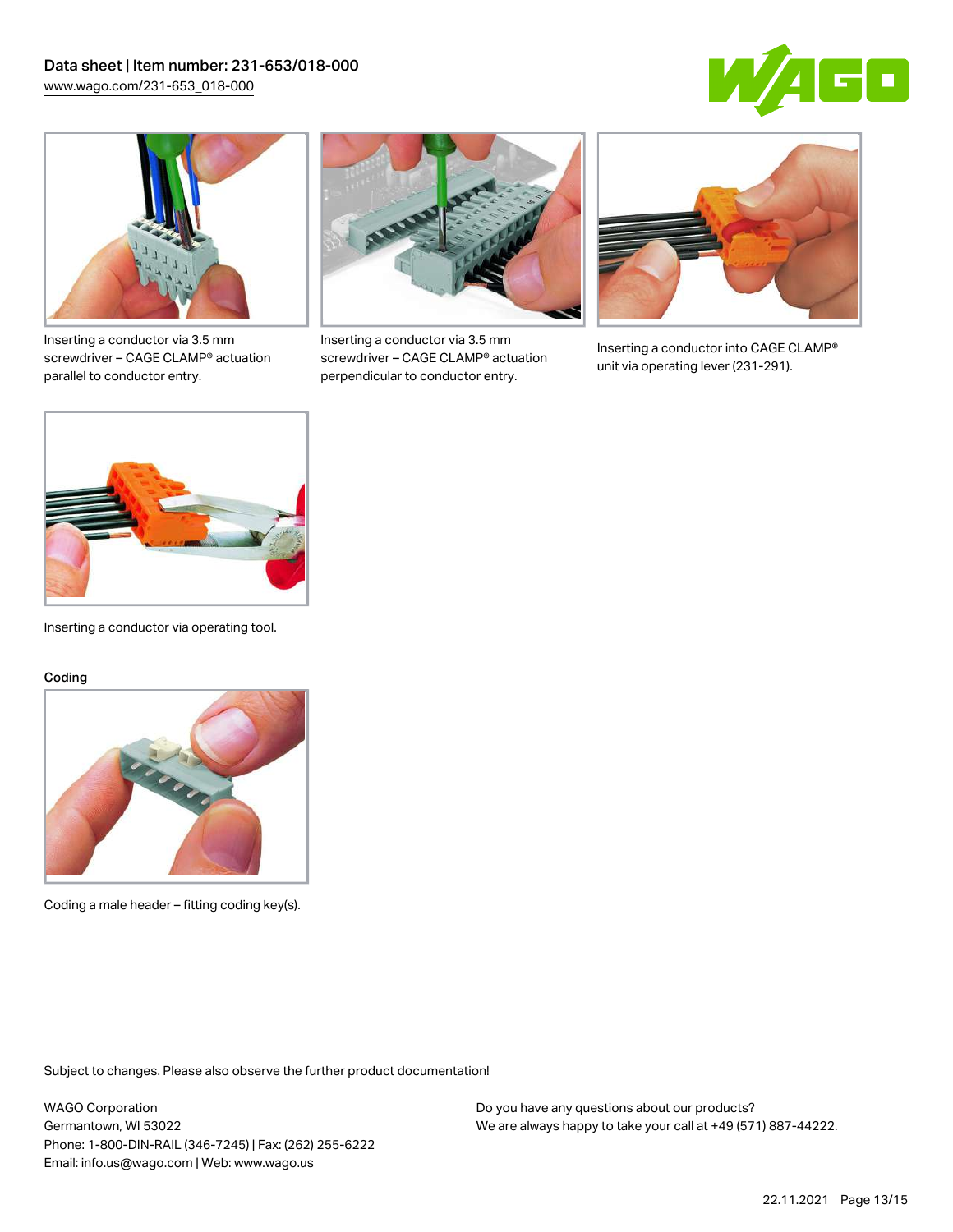



Testing – female connector with CAGE CLAMP®

Integrated test ports for testing perpendicular to conductor entry via 2 or 2.3 mm Ø test plug

Installation



Male connector with strain relief plate



Strain relief housing shown with a male connector equipped with CAGE CLAMP®

Marking

Subject to changes. Please also observe the further product documentation!

WAGO Corporation Germantown, WI 53022 Phone: 1-800-DIN-RAIL (346-7245) | Fax: (262) 255-6222 Email: info.us@wago.com | Web: www.wago.us